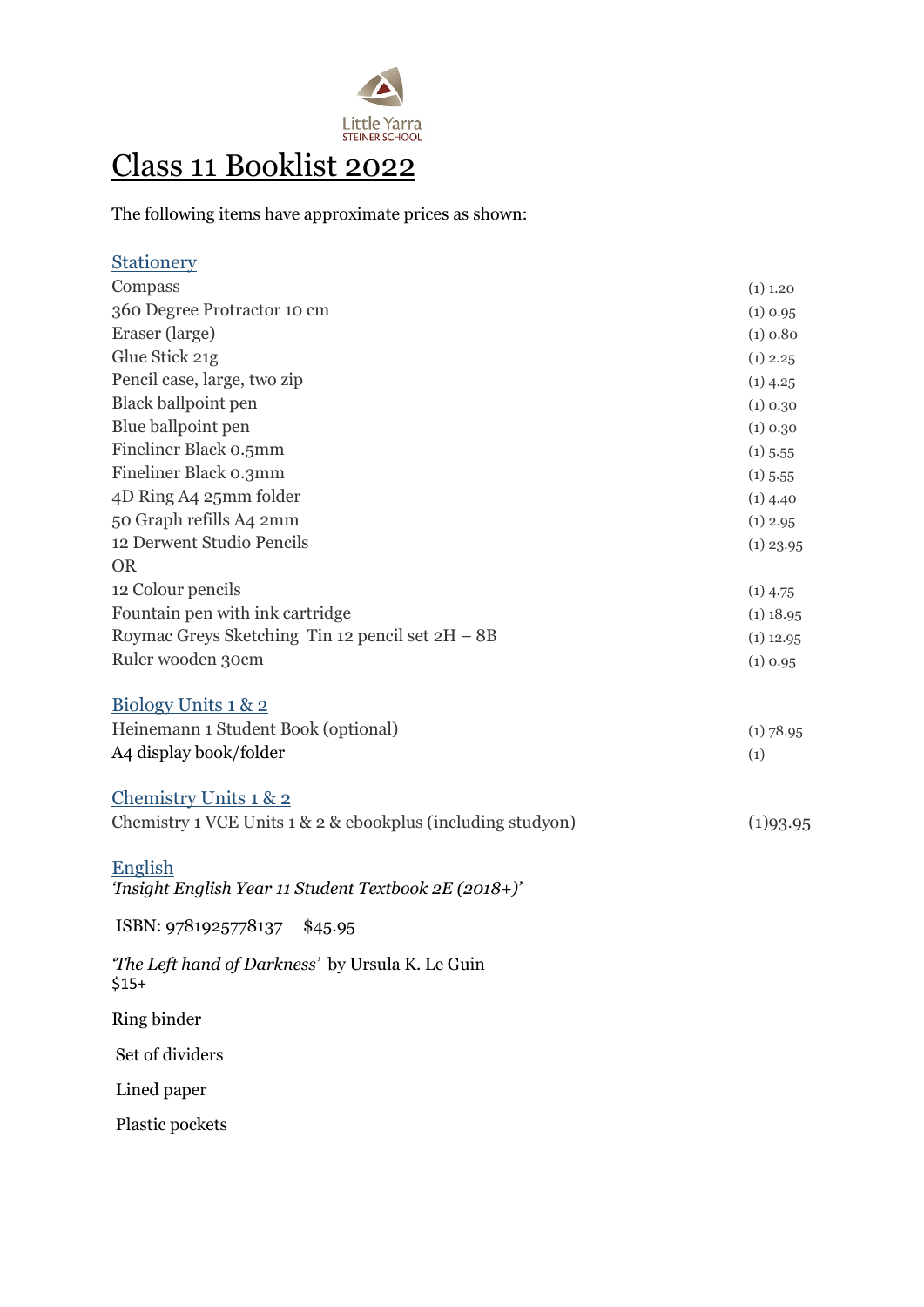

## Geography Units 1 & 2

| Hazards and Disasters Unit 1 (GTAV) 3rd Edition | $(1)$ 49.50 |
|-------------------------------------------------|-------------|
| Tourism Unit 2 (GTAV) 3rd Edition               | $(1)$ 49.50 |
| 4D Ring A4 25mm Folder                          | $(1)$ 4.40  |

History Units 1 & 2 *'Analysing Modern History*' Units 1 & 2 \$69.95

[https://www.cambridge.edu.au/education/titles/Analysing-Modern-History-Units-](https://www.cambridge.edu.au/education/titles/Analysing-Modern-History-Units-12-print-and-digital/#.YV0P8JpBzIU)[12-print-and-digital/#.YV0P8JpBzIU](https://www.cambridge.edu.au/education/titles/Analysing-Modern-History-Units-12-print-and-digital/#.YV0P8JpBzIU)

Alternatively, this book is also available in a digital-only version which does not include the hard-copy printed book:

*'Analysing Modern History* 'Units 1 & 2 \$55.95

[https://www.cambridge.edu.au/education/titles/Analysing-Modern-History-Units-](https://www.cambridge.edu.au/education/titles/Analysing-Modern-History-Units-12-digital/#.YV0dE5pBzIU)[12-digital/#.YV0dE5pBzIU](https://www.cambridge.edu.au/education/titles/Analysing-Modern-History-Units-12-digital/#.YV0dE5pBzIU)

German Ring binder

Set of dividers

Lined paper

Plastic pockets

| Mathematics: General Mathematics VCE Units 1 & 2                                         |             |
|------------------------------------------------------------------------------------------|-------------|
| 'Cambridge Senior Maths AC/VCE: General Mathematics' Units 1 & 2                         | $(1)$ 84.95 |
| Mathematics: Mathematical Methods VCE Units 1 & 2                                        |             |
| 'Cambridge Senior Maths AC/VCE: Mathematical Methods' Units 1 & 2                        | $(1)$ 84.95 |
| Casio FX82AU Calculator (Retain from Class 10)                                           | $(1)$ 27.95 |
| <b>Music</b>                                                                             |             |
| <i>VCE Music Language Essentials Student Workbook units 1 &amp; 2'</i> Melinda Ceresoli. |             |
|                                                                                          |             |

Environmental Science Units 1 & 2 1 x A4 Display folder (1) Product Design & Technology Units 1 & 2

*'Nelson Product Design & Technology Units 1-4 Workbook 4th Edition'* \$35.00

*'Nelson Product Design & Technology Units 1-4 Textbook 4th Edition'* \$84.00

A3 display book with 40 display pockets.